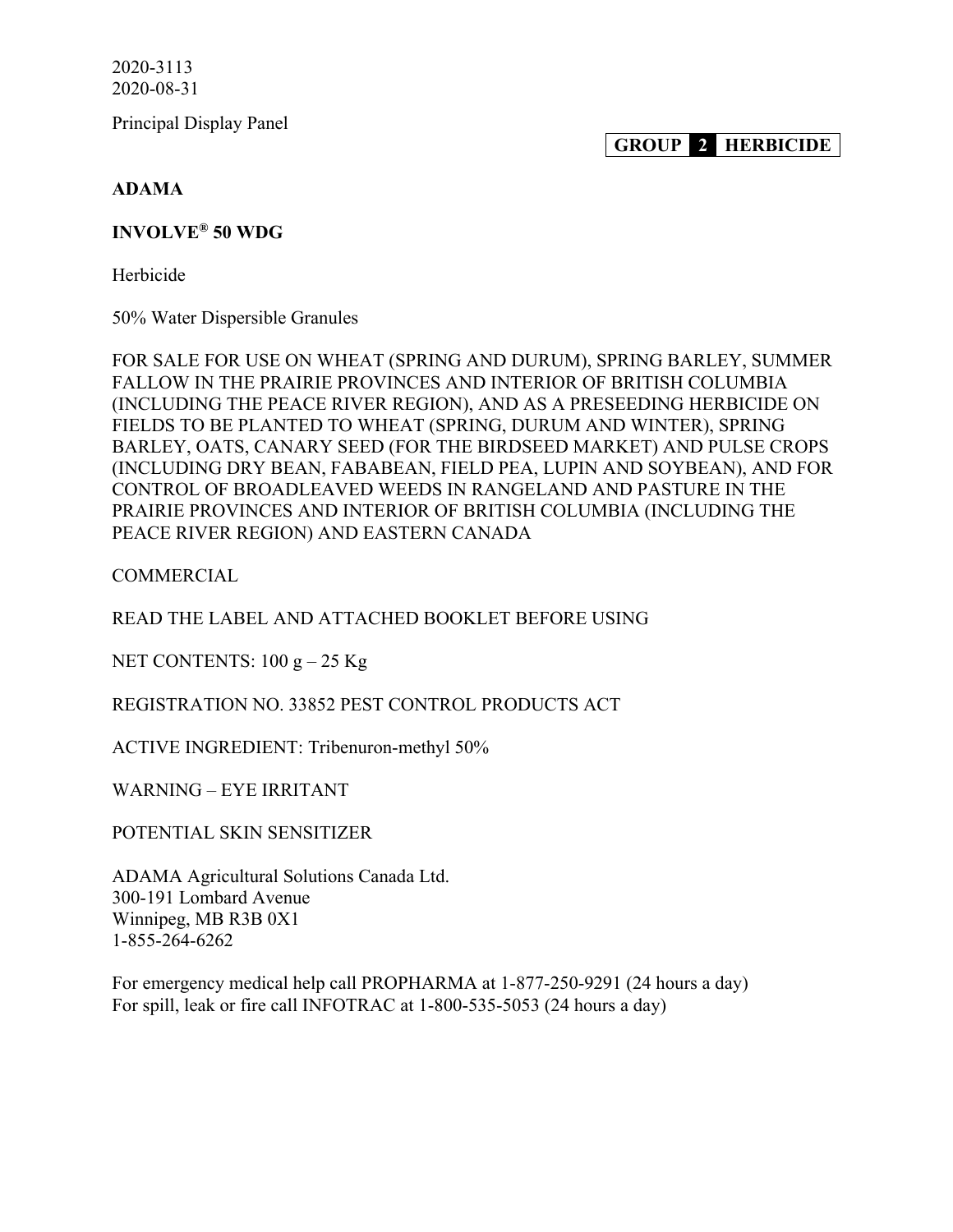**PRECAUTIONS:** KEEP OUT OF REACH OF CHILDREN. WARNING - EYE IRRITANT. POTENTIAL SKIN SENSITIZER. DO NOT apply using aerial application equipment.

May be harmful if swallowed, inhaled or absorbed through skin. Avoid breathing spray mist. Use with adequate ventilation. Avoid contact with skin, eyes and clothing.

Do not contaminate any body of water.

Workers must wear a long-sleeved shirt, long pants, chemical-resistant gloves, and shoes plus socks during mixing, loading, application, cleanup and repair. Workers must also wear goggles or face shield during mixing and loading. Chemical-resistant gloves are not required while operating groundboom.

May irritate skin and eyes. When using, do not eat, drink or smoke. Wash thoroughly with soap and water after handling. Remove contaminated clothing immediately after use.

Do not enter or allow worker entry into treated areas during the restricted entry interval (REI) of 12 hours.

### **FIRST AID:**

IF IN EYES: Hold eye open and rinse slowly and gently with water for 15–20 minutes. Remove contact lenses, if present, after the first 5 minutes, then continue rinsing eye. Call a poison control centre or doctor for treatment advice.

IF ON SKIN OR CLOTHING: Take off contaminated clothing. Rinse skin immediately with plenty of water for 15–20 minutes. Call a poison control centre or doctor for treatment advice. IF SWALLOWED: Call a poison control centre or doctor immediately for treatment advice. Have person sip a glass of water if able to swallow. Do not induce vomiting unless told to do so by a poison control centre or doctor. Do not give anything by mouth to an unconscious person. IF INHALED: Move person to fresh air. If person is not breathing, call 911 or an ambulance, then give artificial respiration, preferably by mouth-to-mouth, if possible. Call a poison control centre or doctor for further treatment advice.

Take the container label or product name and Pest Control Product Registration Number with you when seeking medical attention.

**TOXICOLOGICAL INFORMATION:** Treat symptomatically. For emergency medical help call PROPHARMA at 1-877-250-9291 (24 hours a day).

### **STORAGE AND DISPOSAL:**

STORAGE: Store product in original container in a secure, dry area, away from fertilizer, seed, food or feed. Not for use or storage in or around the home. Keep container tightly closed.

### DISPOSAL:

### **For recyclable containers:**

Do not reuse this container for any purpose. This is a recyclable container and is to be disposed of at a container collection site. Contact your local distributor/ dealer or municipality for the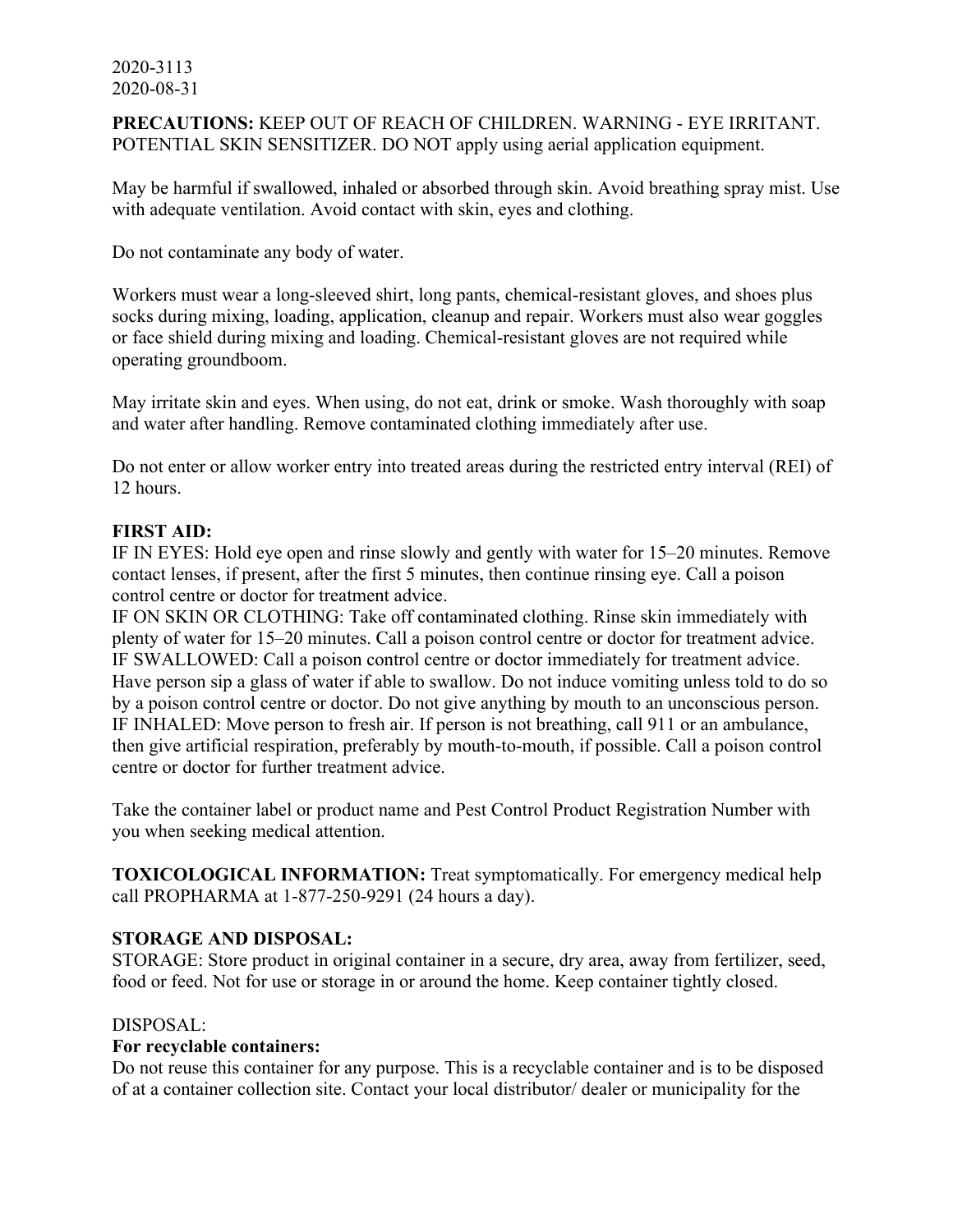location of the nearest collection site. Before taking the container to the collection site:

- 1. Triple- or pressure-rinse the empty container. Add the rinsings to the spray mixture in the tank.
- 2. Make the empty, rinsed container unsuitable for further use.

If there is no container collection site in your area, dispose of the container in accordance with provincial requirements.

### **For refillable containers:**

For disposal, this container may be returned to the point of purchase (distributor/dealer). It must be refilled by the distributor/dealer with the same product. Do not reuse this container for any other purpose.

### **For returnable containers:**

Do not reuse this container for any other purpose. For disposal, this empty container may be returned to the point of purchase (distributor/dealer).

### **For all package types:**

For information on disposal of unused, unwanted product, contact the manufacturer or the provincial regulatory agency. Contact the manufacturer and the provincial regulatory agency in case of a spill, and for clean up of spills.

### **NOTICE TO USER:**

This pest control product is to be used only in accordance with the directions on the label. It is an offence under the *Pest Control Products Act* to use this product in a way that is inconsistent with the directions on the label.

®

INVOLVE is a registered trademark of an ADAMA Group Company. All other trademarks are the property of their respective owners.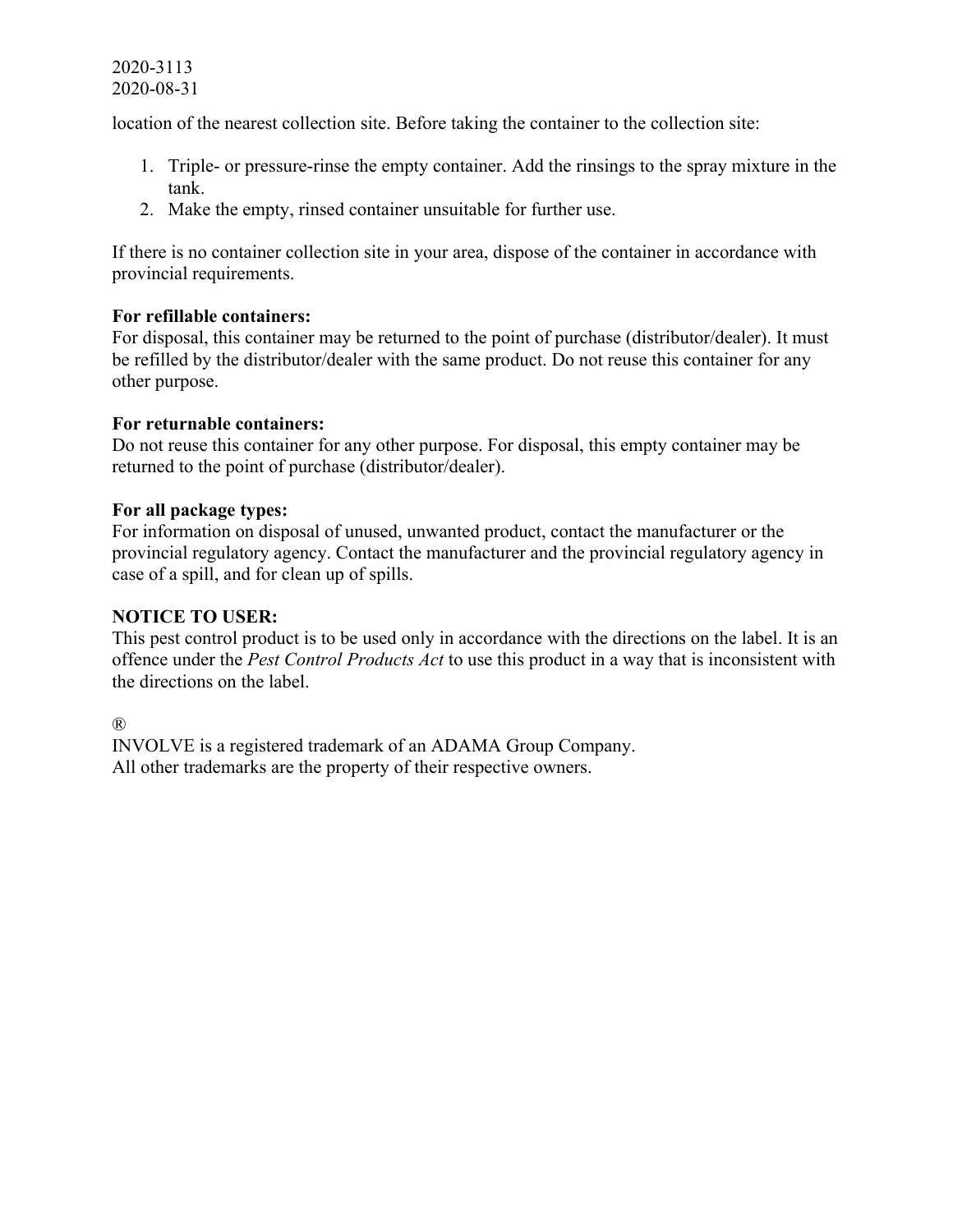Container Display Panel

**GROUP 2 HERBICIDE**

### **ADAMA**

### **INVOLVE® 50 WDG**

Herbicide

50% Water Dispersible Granules

FOR SALE FOR USE ON WHEAT (SPRING AND DURUM), SPRING BARLEY, SUMMER FALLOW IN THE PRAIRIE PROVINCES AND INTERIOR OF BRITISH COLUMBIA (INCLUDING THE PEACE RIVER REGION), AND AS A PRESEEDING HERBICIDE ON FIELDS TO BE PLANTED TO WHEAT (SPRING, DURUM AND WINTER), SPRING BARLEY, OATS, CANARY SEED (FOR THE BIRDSEED MARKET) AND PULSE CROPS (INCLUDING DRY BEAN, FABABEAN, FIELD PEA, LUPIN AND SOYBEAN), AND FOR CONTROL OF BROADLEAVED WEEDS IN RANGELAND AND PASTURE IN THE PRAIRIE PROVINCES AND INTERIOR OF BRITISH COLUMBIA (INCLUDING THE PEACE RIVER REGION) AND EASTERN CANADA

**COMMERCIAL** 

READ THE LABEL AND ATTACHED BOOKLET BEFORE USING

NET CONTENTS:  $100 g - 25 Kg$ 

REGISTRATION NO. 33852 PEST CONTROL PRODUCTS ACT

ACTIVE INGREDIENT: Tribenuron-methyl 50%

WARNING – EYE IRRITANT

POTENTIAL SKIN SENSITIZER

ADAMA Agricultural Solutions Canada Ltd. 300-191 Lombard Avenue Winnipeg, MB R3B 0X1 1-855-264-6262

For emergency medical help call PROPHARMA at 1-877-250-9291 (24 hours a day) For spill, leak or fire call INFOTRAC at 1-800-535-5053 (24 hours a day)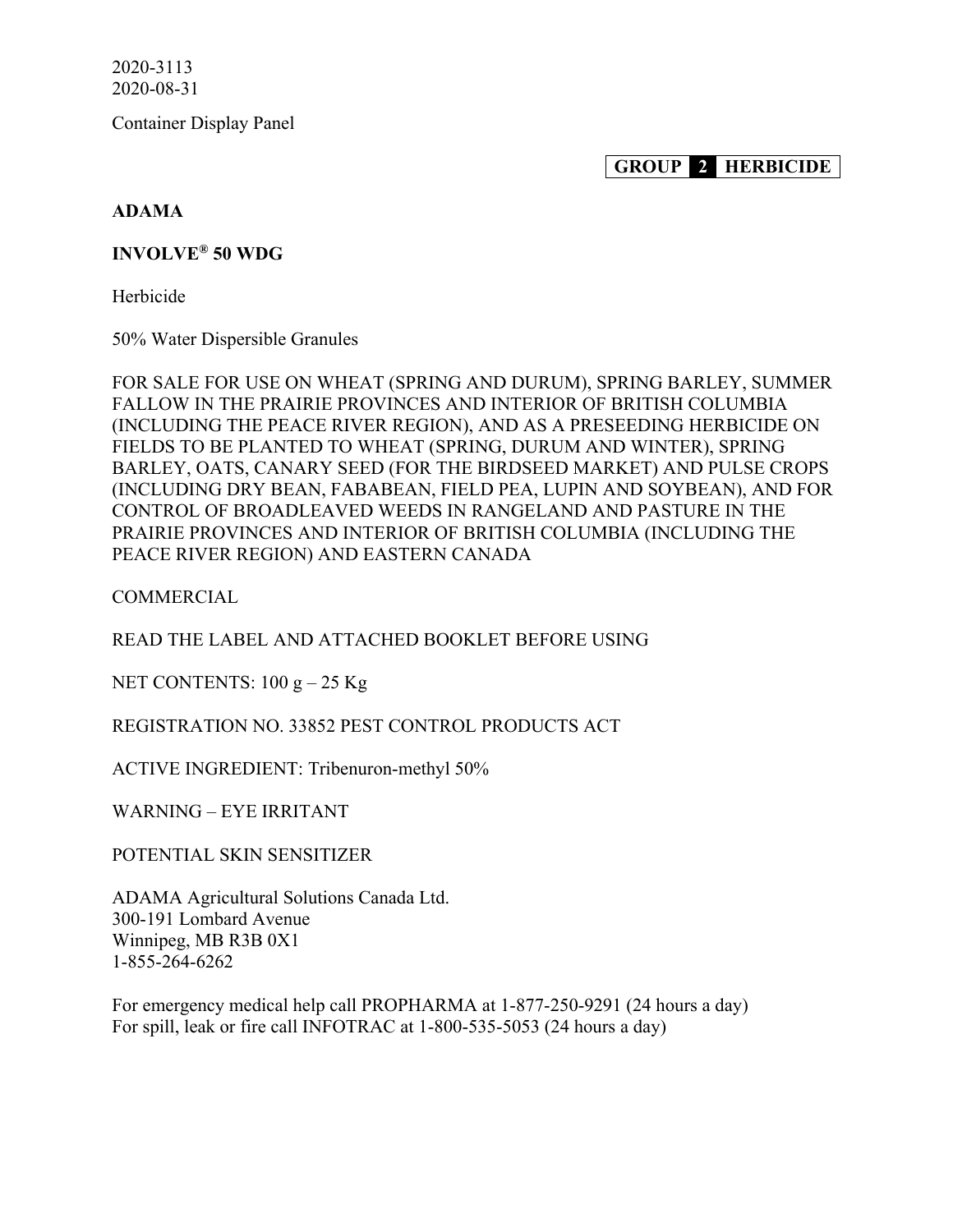### **PRECAUTIONS:** KEEP OUT OF REACH OF CHILDREN. WARNING - EYE IRRITANT. POTENTIAL SKIN SENSITIZER.

May be harmful if swallowed, inhaled or absorbed through skin. Avoid breathing spray mist. use with adequate ventilation. Avoid contact with skin, eyes and clothing.

Do not contaminate any body of water.

Workers must wear a long-sleeved shirt, long pants, chemical-resistant gloves, and shoes plus socks during mixing, loading, application, cleanup and repair. Workers must also wear goggles or face shield during mixing and loading. Chemical-resistant gloves are not required while operating groundboom.

May irritate skin and eyes. When using, do not eat, drink or smoke. Wash thoroughly with soap and water after handling. Remove contaminated clothing immediately after use.

Do not enter or allow worker entry into treated areas during the restricted entry interval (REI) of 12 hours.

### **FIRST AID:**

IF IN EYES: Hold eye open and rinse slowly and gently with water for 15–20 minutes. Remove contact lenses, if present, after the first 5 minutes, then continue rinsing eye. Call a poison control centre or doctor for treatment advice.

IF ON SKIN OR CLOTHING: Take off contaminated clothing. Rinse skin immediately with plenty of water for 15–20 minutes. Call a poison control centre or doctor for treatment advice. IF SWALLOWED: Call a poison control centre or doctor immediately for treatment advice. Have person sip a glass of water if able to swallow. Do not induce vomiting unless told to do so by a poison control centre or doctor. Do not give anything by mouth to an unconscious person. IF INHALED: Move person to fresh air. If person is not breathing, call 911 or an ambulance, then give artificial respiration, preferably by mouth-to-mouth, if possible. Call a poison control centre or doctor for further treatment advice.

Take the container label or product name and Pest Control Product Registration Number with you when seeking medical attention.

**TOXICOLOGICAL INFORMATION:** Treat symptomatically. For emergency medical help call PROPHARMA at 1-877-250-9291 (24 hours a day).

## **ENVIRONMENTAL PRECAUTIONS**

Toxic to aquatic organisms and non-target terrestrial plants. Observe buffer zones specified under DIRECTIONS FOR USE.

To reduce runoff from treated areas into aquatic habitats avoid application to areas with a moderate to steep slope, compacted soil, or clay.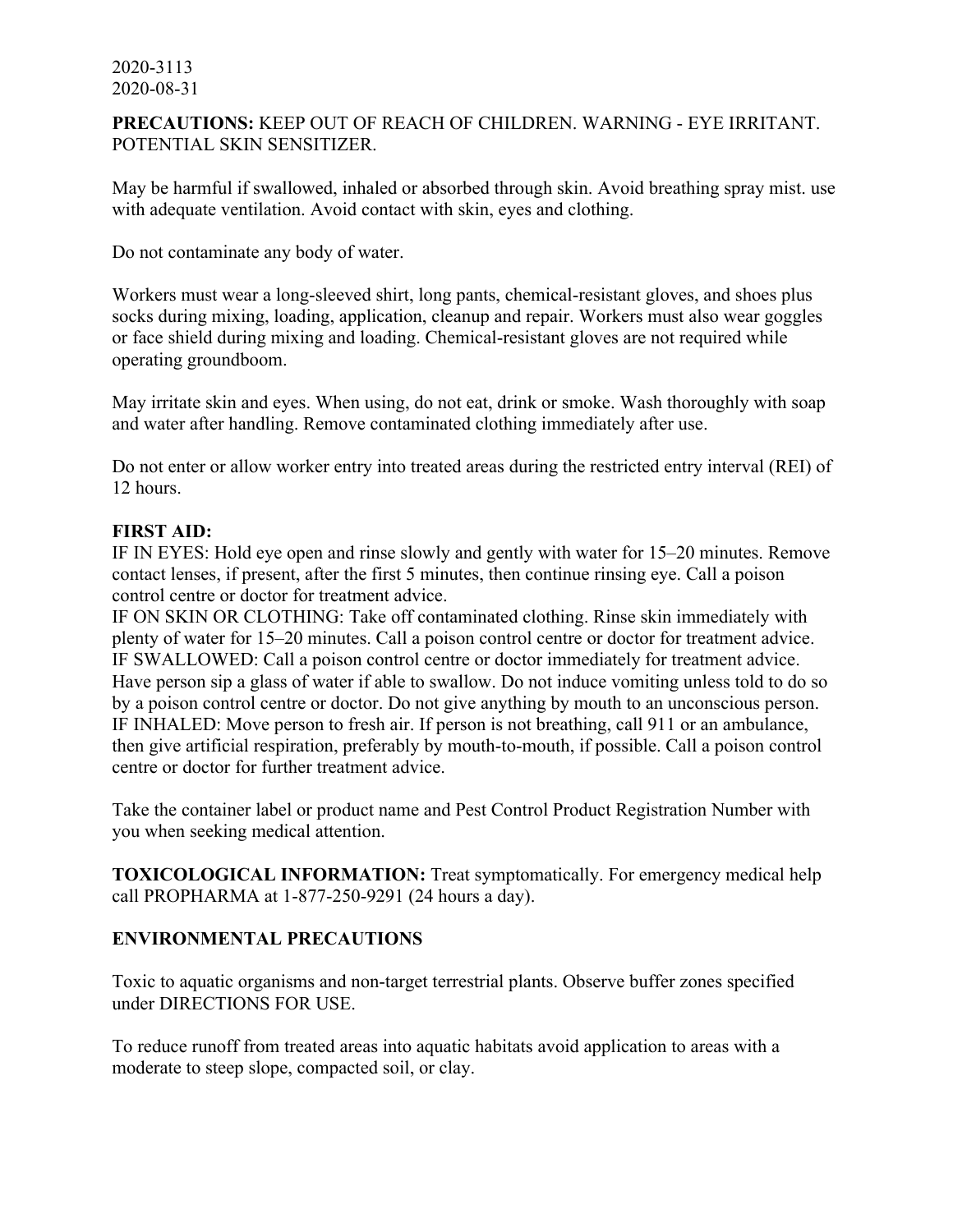Avoid application when heavy rain is forecast.

Contamination of aquatic areas as a result of runoff may be reduced by including a vegetative strip between the treated area and the edge of the water body.

## **IMPORTANT INFORMATION - READ BEFORE USING**

Injury to or loss of desirable trees, shrubs, flowers, vegetables, fruits or other vegetation may result from failure to observe the following: Do not apply, drain or flush equipment on or near desirable trees or other plants, or on areas where their roots may extend, or in locations where the chemical may be washed or moved into contact with their roots. Do not use on lawns, walks, driveways, tennis courts, or similar areas.

Prevent drift of spray to desirable plants. Do not contaminate any body of water, including irrigation water that may be used on crops.

DO NOT apply using aerial application equipment.

Do not apply in high winds.

Carefully observe sprayer clean-up instructions, as spray tank residue may damage crops other than spring wheat, durum wheat, or barley. Thoroughly clean all traces of tank mix from application equipment immediately after use. Flush tank, pump, hoses, and boom with several changes of water after removing nozzle tips and screens (clean these parts separately). Wash away any spray mixture from the outside of spray tank, nozzle or spray rig.

For crops other than cereals, allow a minimum interval between application and planting of 2 months. After 2 months, canola, flax, lentils, and alfalfa can be seeded. Any crop can be seeded in the year following application.

DO NOT APPLY INVOLVE® 50 WDG WITH A CARRIER OTHER THAN WATER OR ANY ADDITIVE OTHER THAN THOSE INDICATED ON THIS LABEL. Other carriers may accelerate breakdown of this product and reduce its effectiveness.

## **GENERAL INFORMATION**

INVOLVE® 50 WDG provides control of certain broadleaved weeds in spring wheat (including durum), spring barley, and in summerfallow and on fields to be planted to wheat (spring, durum, winter), spring barley, oats, canary seed (for the birdseed market), and pulse crops (including dry bean, fababean, field pea, lupin and soybean), and in pasture and rangeland.

Warm, moist, growing conditions promote active weed growth and enhance the activity of INVOLVE® 50 WDG by allowing maximum foliar uptake and contact activity. Weeds hardened off by environmental stress such as cold weather, drought stress or excessive heat may not be adequately controlled or suppressed, and regrowth may occur. INVOLVE<sup>®</sup> 50 WDG may only be applied using ground spray equipment. For best results, ensure thorough spray coverage of target weeds.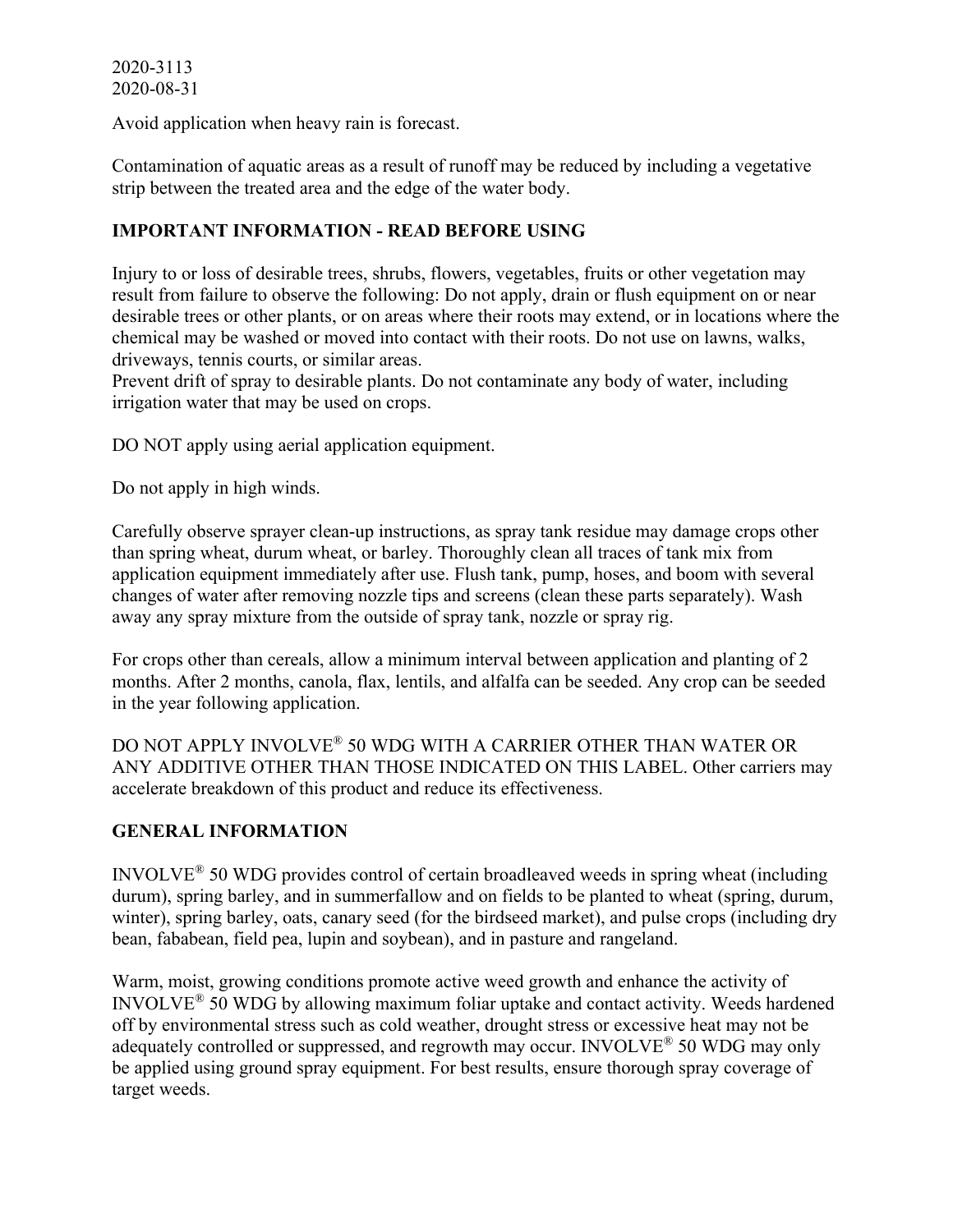INVOLVE® 50 WDG rapidly stops growth of susceptible weeds. However, typical symptoms (discoloration) of dying weeds may not be noticeable for 1 to 3 weeks after application, depending on growing conditions and weed susceptibility. Degree of control and duration of effect depend on weed sensitivity, weed size, spray coverage and growing conditions. Activity of the herbicide mixture may be delayed by cold, dry conditions after application.

### **DIRECTIONS FOR USE:**

As this product is not registered for the control of pests in aquatic systems, **DO NOT** use to control aquatic pests.

**DO NOT** contaminate irrigation or drinking water supplies or aquatic habitats by cleaning of equipment or disposal of wastes.

Field sprayer application: **DO NOT** apply during periods of dead calm. Avoid application of this product when winds are gusty. **DO NOT** apply with spray droplets smaller than the American Society of Agricultural and Biological Engineers (ASABE) medium classification. Boom height must be 60 cm or less above the crop or ground.

DO NOT apply using aerial application equipment.

#### **Buffer zones:**

Use of the following spray methods or equipment **DO NOT** require a buffer zone: hand-held or backpack sprayer and spot treatment.

The buffer zones specified in the table below are required between the point of direct application and the closest downwind edge of sensitive terrestrial habitats (such as grasslands, forested areas, shelter belts, woodlots, hedgerows, riparian areas and shrublands) and sensitive freshwater habitats (such as lakes, rivers, sloughs, ponds, prairie potholes, creeks, marshes, streams, reservoirs and wetlands) and estuarine/marine habitats.

| <b>Method of</b><br>application | Crop                                        | <b>Buffer Zones (metres) Required for</b><br>the Protection of: |                     |                               |
|---------------------------------|---------------------------------------------|-----------------------------------------------------------------|---------------------|-------------------------------|
|                                 |                                             | <b>Aquatic Habitat of</b><br>Depths:                            |                     | <b>Terrestrial</b><br>habitat |
|                                 |                                             | <b>Less</b><br>than 1 m                                         | Greater<br>than 1 m |                               |
| Field sprayer                   | Summer fallow                               | $\theta$                                                        |                     |                               |
|                                 | Wheat (spring, durum and winter), spring    |                                                                 | 0                   | 4                             |
|                                 | barley, pasture and rangeland.              |                                                                 |                     |                               |
|                                 | Fallow and Fields to be planted with wheat  |                                                                 |                     |                               |
|                                 | (spring, winter and durum), spring barley,  |                                                                 |                     |                               |
|                                 | oats, canary seed (for the birdseed market) |                                                                 |                     |                               |
|                                 | and pulse crops (including dry bean,        |                                                                 |                     |                               |
|                                 | fababean, field pea, lupin and soybean).    |                                                                 |                     |                               |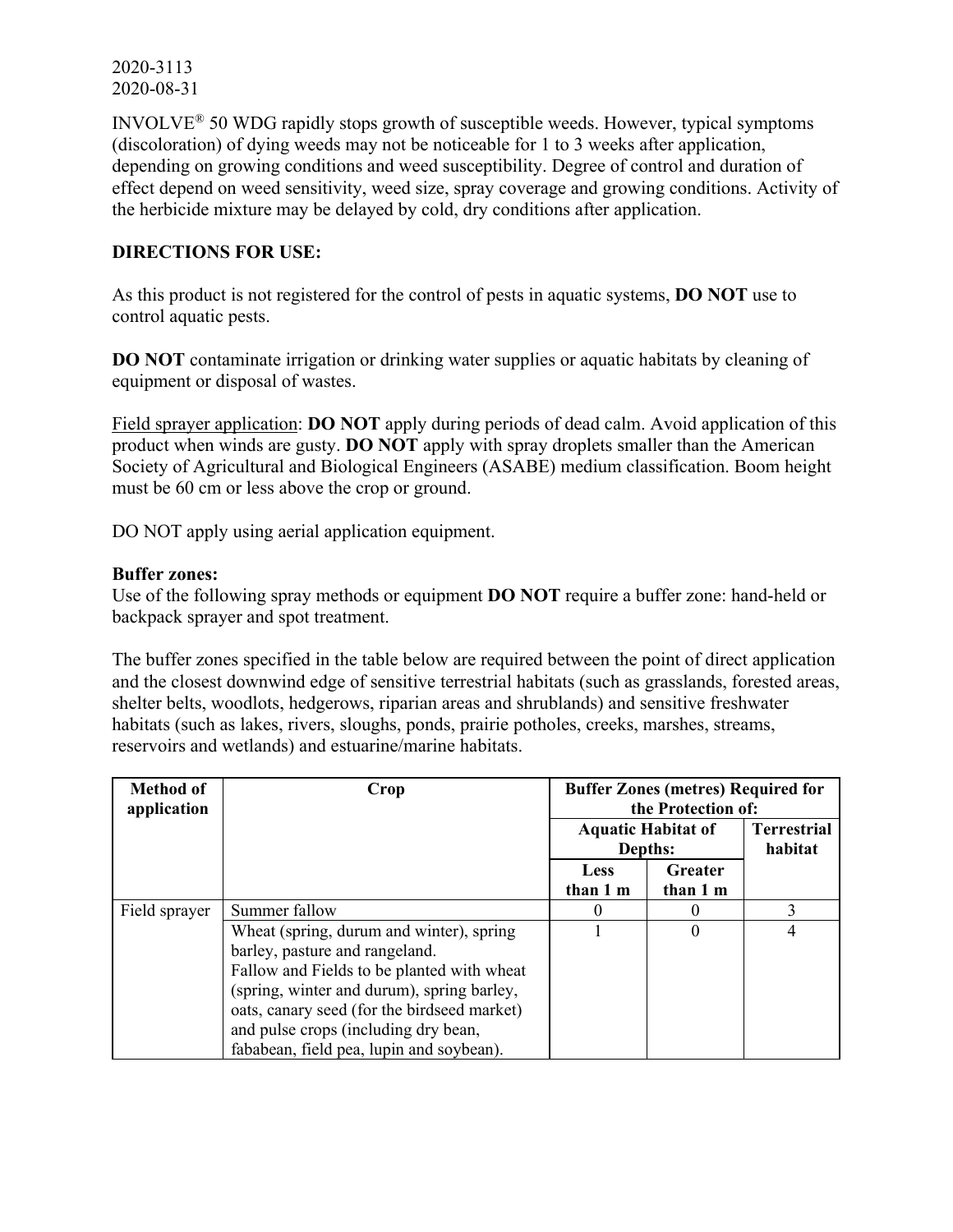The buffer zones for this product can be modified based on weather conditions and spray equipment configuration by accessing the Buffer Zone Calculator on the Pesticides portion of the Canada.ca website.

For tank mixes, consult the labels of the tank-mix partners and observe the largest (most restrictive) buffer zone of the products involved in the tank mixture and apply using the coarsest spray (ASAE) category indicated on the labels for those tank mix partners.

When applied as a tank-mix combination, consult each product label and follow all label use instructions. Read the label directions for each product and follow the most restrictive label precautions, restrictions and limitations.

## **FOR WEED CONTROL IN SPRING WHEAT (INCLUDING DURUM) AND BARLEY (For use in the Prairie Provinces and interior of British Columbia (including the Peace River Region) ONLY)**

## **INVOLVE® 50 WDG + 2,4-D ESTER**

Apply INVOLVE® 50 WDG at 15 grams per hectare with 2,4-D Ester at 420 grams acid equivalent per hectare (0.6 L/ha 2,4-D Ester 700), from the 3-leaf stage to just before the flag leaf (shot blade) stage of wheat (including durum) and barley, prior to head emergence. Do not apply after head has emerged. Do not exceed 275 kPa spray pressure.

For best results, apply to young, emerged actively growing weeds that are less than 10 cm tall or across, and before the crop canopy closes. Weeds that emerge after treatment will not be controlled.

For wild buckwheat, apply to ACTIVELY GROWING wild buckwheat in the 1 to 3-leaf stage. Under dry conditions, suppression may be reduced. Plants larger than the 3-leaf stage may regrow after treatment.

| WEEDS CONTROLEED.                                                             |                                                |  |
|-------------------------------------------------------------------------------|------------------------------------------------|--|
| Annual sunflower                                                              | Redroot pigweed                                |  |
| <b>Ball mustard</b>                                                           | Russian pigweed                                |  |
| Canada thistle (top growth control)                                           | Russian thistle                                |  |
| Cow cockle                                                                    | Shepherd's-purse (fall rosettes and spring     |  |
|                                                                               | seedlings)                                     |  |
| Flixweed (fall rosettes and spring seedlings)                                 | Stinkweed (fall rosettes and spring seedlings) |  |
| Hare's-ear mustard                                                            | Sweet clover                                   |  |
| Indian mustard                                                                | Thyme-leaved spurge                            |  |
| Kochia (2-10 leaf)                                                            | Tumble mustard                                 |  |
| Lamb's-quarters                                                               | Wild mustard                                   |  |
| Narrow-leaved hawk's-beard (fall rosettes                                     | Wild radish                                    |  |
| and spring seedlings)                                                         |                                                |  |
| Prickly lettuce                                                               | Wormseed mustard                               |  |
| Plus the weeds on the 2,4-D Ester label controlled at the 420 g a.e. /ha rate |                                                |  |

#### WEEDS CONTROLLED.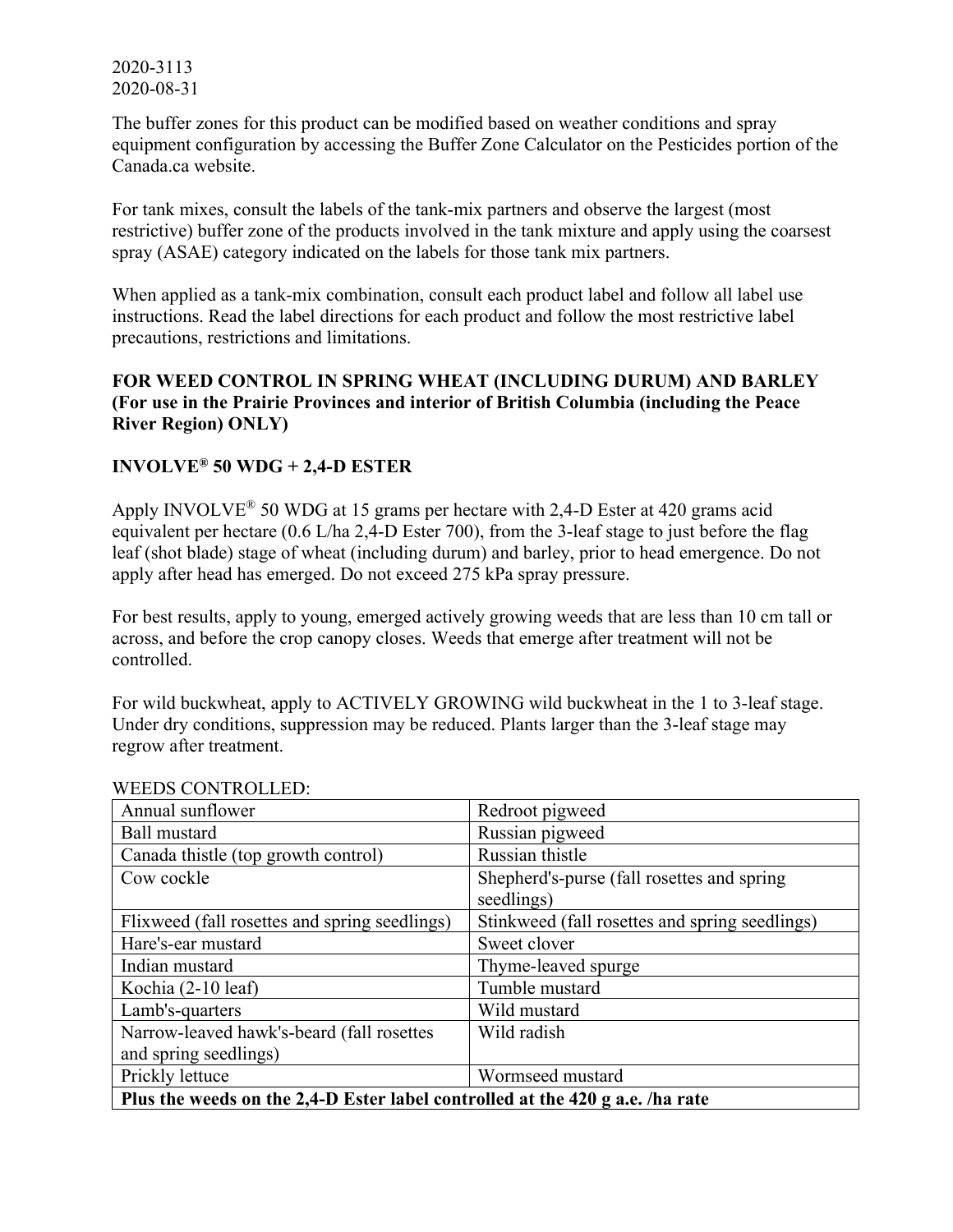#### WEEDS SUPPRESSED† : Wild buckwheat

† Weed suppression is a visual reduction in weed competition (reduced population or vigour) as compared to an untreated area. Degree of suppression will vary with size of weed and environmental conditions prior to and following treatment.

NOTE: If rain occurs soon after application, control may be reduced. At least 4-6 hours of dry weather is needed to allow INVOLVE<sup>®</sup> 50 WDG tank mix to be absorbed by weed foliage. Environmental conditions that slow the drying of the spray mixture on the foliage such as high relative humidity, cool air temperatures or cloud cover, may increase the time required.

# **INVOLVE® 50 WDG + 2,4-D ESTER + ASSERT® 300**

For control of WILD OATS and control or suppression of broadleaf weeds in wheat (spring and durum) and barley, apply the tank mix as follows:

| <b>TANK MIX PARTNER</b>             | <b>RATE</b>                              |
|-------------------------------------|------------------------------------------|
| $\vert$ INVOLVE <sup>®</sup> 50 WDG | $15 \text{ g/ha}$                        |
| Assert <sup>®</sup> 300             | 1.3 to 1.6 L/ha                          |
| 2,4-D Ester LV-700                  | $0.6$ L/ha (or 420 g/ha acid equivalent) |

Use the low rate of Assert<sup>®</sup> 300 when the majority of wild oats are in the 1 to 3-leaf stage and the higher rate if wild oats are in the 4-leaf stage. Apply when the crop is in the full 3-leaf stage.

## **INVOLVE® 50 WDG + 2,4-D ESTER + PUMA®120 SUPER**

For control of GREEN FOXTAIL (WILD MILLET) and control or suppression of broadleaf weeds in wheat (spring and durum) and barley, apply the tank mix as follows:

| <b>TANK MIX PARTNER</b>       | <b>RATE</b>                              |
|-------------------------------|------------------------------------------|
| $NVOLVE^{\circledast}$ 50 WDG | $15 \text{ g/ha}$                        |
| Puma <sup>®</sup> 120 Super   | 385 mL/ha                                |
| $\vert$ 2,4-D Ester LV-700    | $0.6$ L/ha (or 420 g/ha acid equivalent) |

Apply this tank mix from the full 3-leaf stage to the  $6$ -leaf  $+$  3 tiller stage of wheat (spring and durum) and the full 3-leaf stage to the  $5$ -leaf  $+ 2$  tiller stage of barley.

For green foxtail control, apply at the 1-6 leaf (up to emergence of the 3<sup>rd</sup> tiller) stage.

# **FOR WEED CONTROL IN SPRING WHEAT (EXCLUDING DURUM) AND SPRING BARLEY (For use in the Prairie Provinces and interior of British Columbia (including the Peace River Region) ONLY)**

# **INVOLVE**® **50 WDG + 2,4-D ESTER + BANVEL**® **II or BANVEL**® **DRY EG HERBICIDE**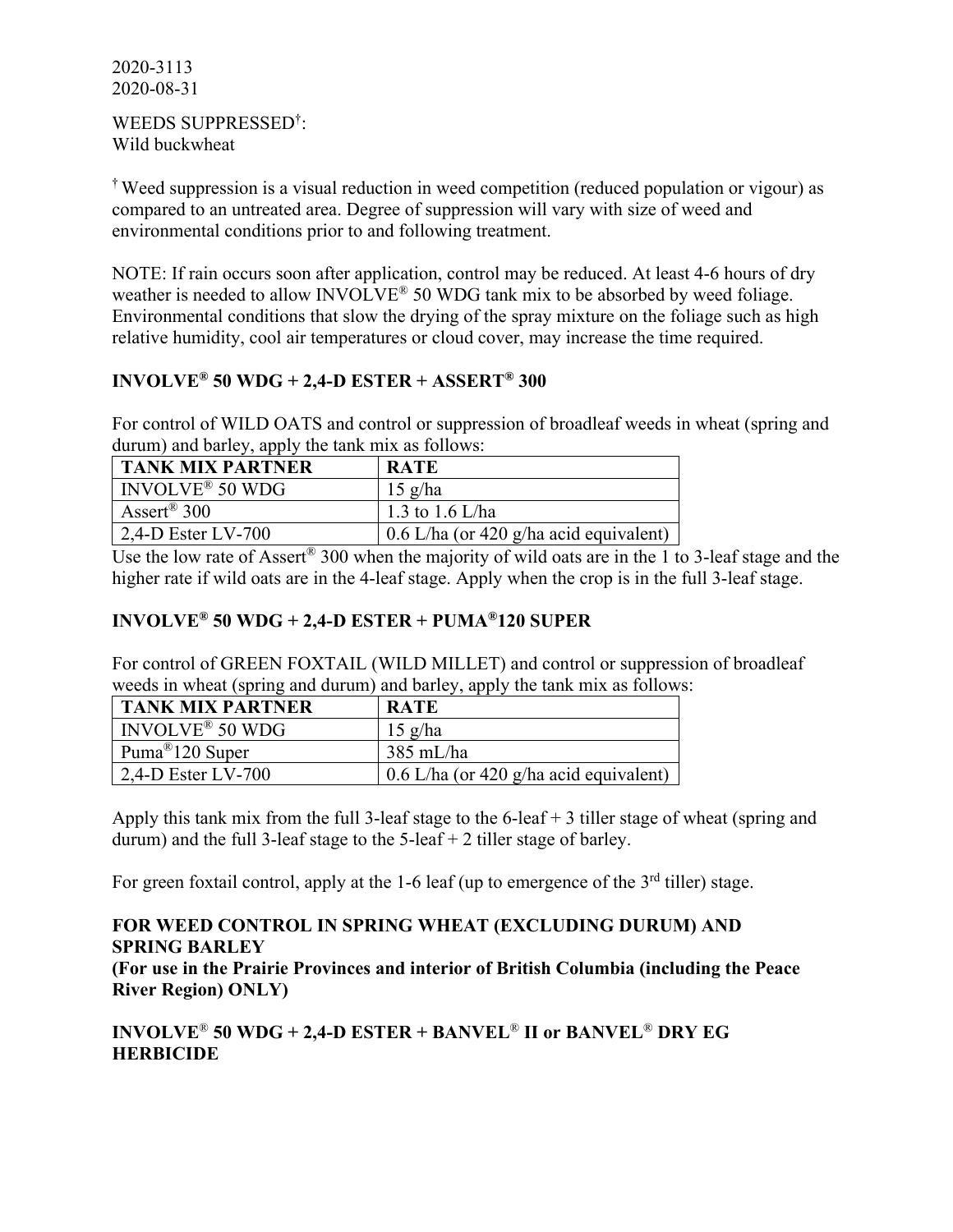For control of WILD BUCKWHEAT and sulfonylurea resistant KOCHIA, and control or suppression of additional broadleaf weeds on the INVOLVE® 50 WDG label, apply this tankmix to spring wheat (excluding durum) and spring barley as follows:

| <b>TANK MIX PARTNER</b>              | <b>RATE</b>                              |
|--------------------------------------|------------------------------------------|
| INVOLVE <sup>®</sup> 50 WDG          | $15 \text{ g/ha}$                        |
| Banvel <sup>®</sup> II or            | $110 \text{ mL/ha}$ or                   |
| Banvel <sup>®</sup> Dry EG Herbicide | $76 \text{ g/ha}$                        |
| $12,4$ -D Ester 700                  | $0.6$ L/ha (or 420 g/ha acid equivalent) |

Apply the tank mix from the full 3-leaf stage to the  $6$ -leaf  $+$  3 tiller stage of wheat (excluding durum) and barley.

Apply when kochia plants are  $2.5 - 10$  cm in height. Expect superior results when kochia is small.

Apply when wild buckwheat plants are in the 1-4 leaf stage.

## **INVOLVE**® **50 WDG + 2,4-D ESTER + BANVEL® II (or BANVEL**® **DRY EG HERBICIDE) + PUMA**® **120 SUPER**

For control of GREEN FOXTAIL (WILD MILLET) and control or suppression of broadleaf weeds including WILD BUCKWHEAT and sulfonylurea resistant KOCHIA in spring wheat (excluding durum) and spring barley, apply the tank mix as follows:

| <b>TANK MIX PARTNER</b>     | <b>RATE</b>                              |
|-----------------------------|------------------------------------------|
| INVOLVE <sup>®</sup> 50 WDG | $15 \text{ g/ha}$                        |
| 2,4-D Ester 700             | $0.6$ L/ha (or 420 g/ha acid equivalent) |
| Banvel <sup>®</sup> II or   | $110 \text{ mL/ha}$ or                   |
| Banvel® Dry EG Herbicide    | 76 g/ha                                  |
| Puma <sup>®</sup> 120 Super | $385$ mL/ha                              |

Apply this tank mix from the full 3-leaf stage to the  $6$ -leaf  $+$  3 tiller stage of wheat (excluding durum) and the full 3-leaf stage to the  $5$ -leaf  $+$  2 tiller stage of barley.

For green foxtail control, apply at the 1-5 leaf (up to emergence of the  $1<sup>st</sup>$  tiller) stage.

## **FOR WEED CONTROL IN SPRING WHEAT ONLY**

**(For use in the Prairie Provinces and interior of British Columbia (including the Peace River Region) ONLY)**

# **INVOLVE® 50 WDG + 2,4-D ESTER + EVEREST® 70 DF OR EVEREST® SOLUPAK® 70**

Apply to spring wheat in the 3 to 6 leaf stage (3-4 leaves on main stem, plus 2 tillers), to wild oats and green foxtail in the 1-6 leaf stage (1-4 leaves on main stem, plus 2 tillers).

# **TANK MIX COMPONENTS AND APPLICATION RATES**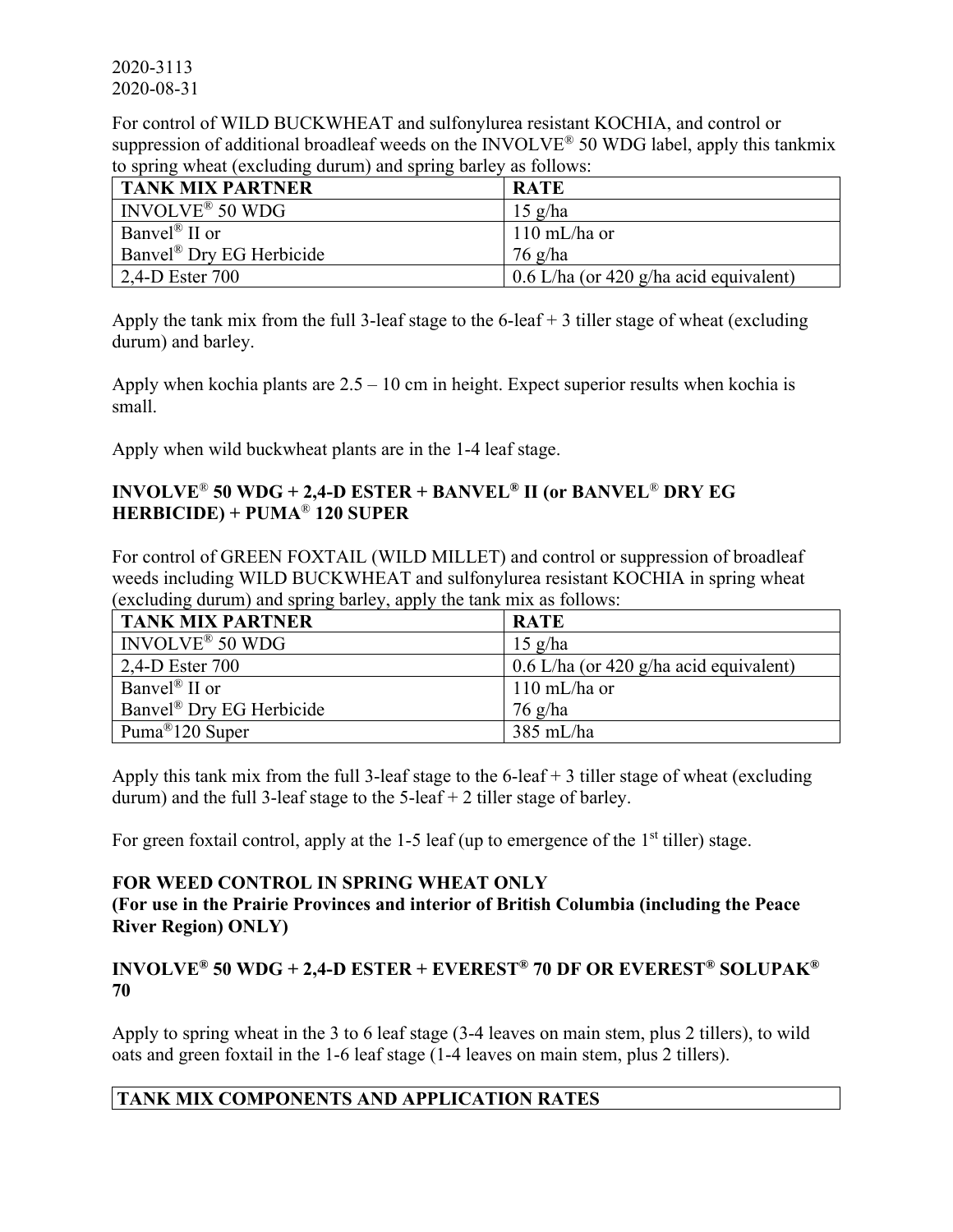| $\vert$ INVOLVE <sup>®</sup> 50 WDG Everest <sup>®</sup> 70 DF or |                                                  | $ 2,4$ -D Ester 700 (or | Non-Ionic Surfactant                                  |  |
|-------------------------------------------------------------------|--------------------------------------------------|-------------------------|-------------------------------------------------------|--|
|                                                                   | Everest <sup>®</sup> Solupak 70 Acid Equivalent) |                         |                                                       |  |
| 15 Grams/Ha                                                       | 43 Grams/Ha                                      |                         | $(0.6$ L/ha (or 420 g/ha $(2.5$ L/1000 L (0.25 % v/v) |  |
|                                                                   |                                                  | acid equivalent)        |                                                       |  |
| MIXING: Refer to the MIXING INSTRUCTIONS Section.                 |                                                  |                         |                                                       |  |

Weeds Controlled: Broadleaf weeds controlled or suppressed by INVOLVE<sup>®</sup> 50 WDG + 2,4-D Ester LV 700, plus wild oats and green foxtail.

**NOTE:** Observe minimum interval to harvest of 80 days after treatment. For black, dark brown and grey-wooded soil zones only, field peas may be grown the year following application in fields where precipitation has been normal or above normal (10-year average) during the growing season, and where organic matter content is above 4% and pH below 7.5. Re-crop spring wheat only in brown soil zone. Consult the Everest<sup>®</sup> 70 DF or Everest<sup>®</sup> Solupak 70 labels for additional information on rotational crop restrictions, application instructions, use precautions and other restrictions.

## **FOR CONTROL OF FLIXWEED AND STINKWEED (FALL ROSETTES AND SPRING SEEDLINGS) IN SUMMERFALLOW**

**(For use in the Prairie Provinces and interior of British Columbia (including the Peace River Region) ONLY)**

With any summer fallow treatment, allow at least 10 days to elapse between treatment and tillage. Only weeds that have emerged at the time of application will be controlled.

# **INVOLVE® 50 WDG + 2,4-D ESTER**

Apply INVOLVE® 50 WDG at 15 g/ha with 2,4-D Ester at 420 g a.e./ha (0.6 L 2,4-D Ester LV-700).

Apply the tank mix in the spring after emergence, up to the early flowering stage of the target weeds. Only weeds that have emerged at the time of application will be controlled.

This tank mixture will also control the broadleaf weeds controlled by 2,4-D Ester at 420 g a.e./ha. Use a maximum of 15 grams of INVOLVE® 50 WDG per hectare per year.

**CONTROL OF BROADLEAF WEEDS AND GRASSES IN FALLOW AND PRE-SEED TO WHEAT (SPRING, DURUM AND WINTER), SPRING BARLEY, OATS, CANARY SEED (FOR THE BIRDSEED MARKET) AND PULSE CROPS (INCLUDING Dry BEAN, FABABEAN, FIELD PEA, LUPIN AND SOYBEAN) (For use in the Prairie Provinces and interior of British Columbia (including the Peace River Region) and Eastern Canada)**

With any summerfallow treatment, allow at least 10 days to elapse between treatment and tillage. Only weeds emerged at time of application will be controlled.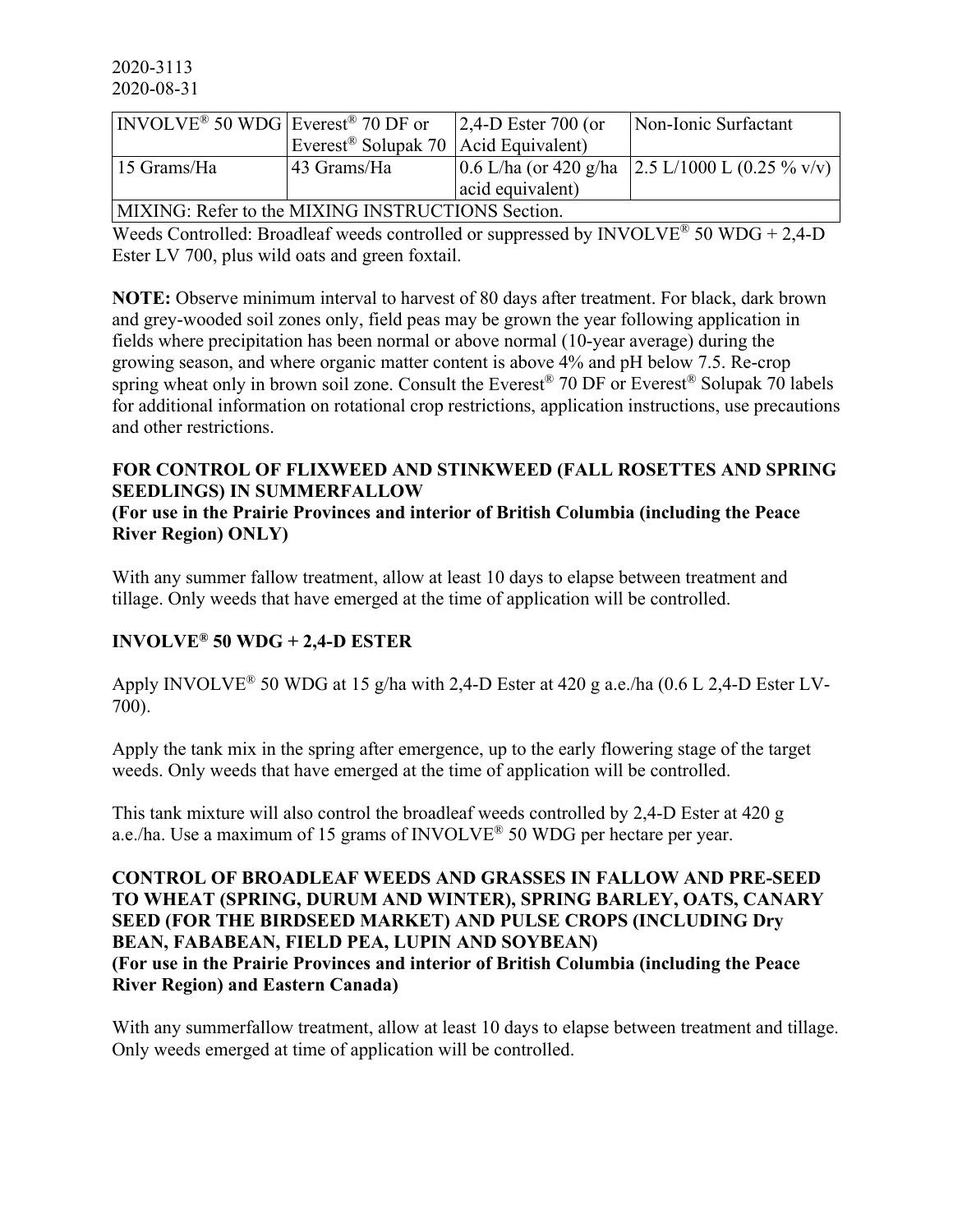Fields treated with INVOLVE<sup>®</sup> 50 WDG can be seeded to wheat (spring, durum and winter), spring barley, oats, canary seed (for the birdseed market) or pulse crops (including dry bean, fababean, field pea, lupin and soybean) a minimum of 24 hours after application.

### **Injury to pulse crops may occur on coarse-textured soils, low in organic matter (less than 3%), or in fields with variable soils, gravely areas, sandy areas or eroded knolls. Avoid planting pulse crops in soils containing more than 50% sand.**

Apply INVOLVE® 50 WDG at 15 grams per hectare, tank mixed with one of the following companion herbicides and adjuvant (where required) in a total spray volume of 55-110 L/ha. Use a maximum of 15 grams of INVOLVE<sup>®</sup> 50 WDG per hectare per year.

| Companion           | <b>Application</b> | <b>Application</b>   | <b>Weeds Controlled</b>     | Weeds          |
|---------------------|--------------------|----------------------|-----------------------------|----------------|
| <b>Herbicide</b>    | Rate               | <b>Stage</b>         |                             | Suppressed*    |
| glyphosate          | $450$ g a.e./ha    | Up to $8 \text{ cm}$ | Canada fleabane, common     |                |
| (present as         |                    |                      | ragweed, narrow leaved      |                |
| potassium salt,     |                    |                      | hawk's beard                |                |
| isopropylamine salt |                    | Up to $15$           | Dandelion, downy brome,     |                |
| or dimethylamine    |                    | cm                   | flixweed, giant foxtail,    |                |
| salt)               |                    |                      | green foxtail, hemp nettle, |                |
|                     |                    |                      | kochia, lady's thumb,       |                |
|                     |                    |                      | lamb's-quarters, Persian    |                |
|                     |                    |                      | darnel, redroot pigweed,    |                |
|                     |                    |                      | Russian thistle, stinkweed, |                |
|                     |                    |                      | volunteer barley, volunteer |                |
|                     |                    |                      | canola (including           |                |
|                     |                    |                      | glyphosate-tolerant         |                |
|                     |                    |                      | varieties), volunteer flax, |                |
|                     |                    |                      | volunteer wheat, wild       |                |
|                     |                    |                      | mustard, wild oats          |                |
|                     |                    | Up to $3$ -leaf      | Cow cockle, wild            |                |
|                     |                    |                      | buckwheat                   |                |
|                     |                    | Rosette              |                             | Canada thistle |

# **Tank Mixes not Requiring Surfactant**

## **Tank Mixes Requiring Surfactant**

| rama binaco regumente cui iacunt<br><b>Companion</b> | Application                 | Application  | <b>Weeds Controlled</b>     | Weeds       |
|------------------------------------------------------|-----------------------------|--------------|-----------------------------|-------------|
| Herbicide                                            | Rate                        | <b>Stage</b> |                             | Suppressed* |
| glyphosate                                           | $270$ g a.e./ha   Any stage |              | Volunteer canola (including |             |
| (present as                                          |                             |              | glyphosate tolerant)        |             |
| potassium salt,                                      |                             |              |                             |             |
| isopropylamine salt                                  |                             |              |                             |             |
| or dimethylamine                                     |                             |              |                             |             |
| salt)                                                |                             |              |                             |             |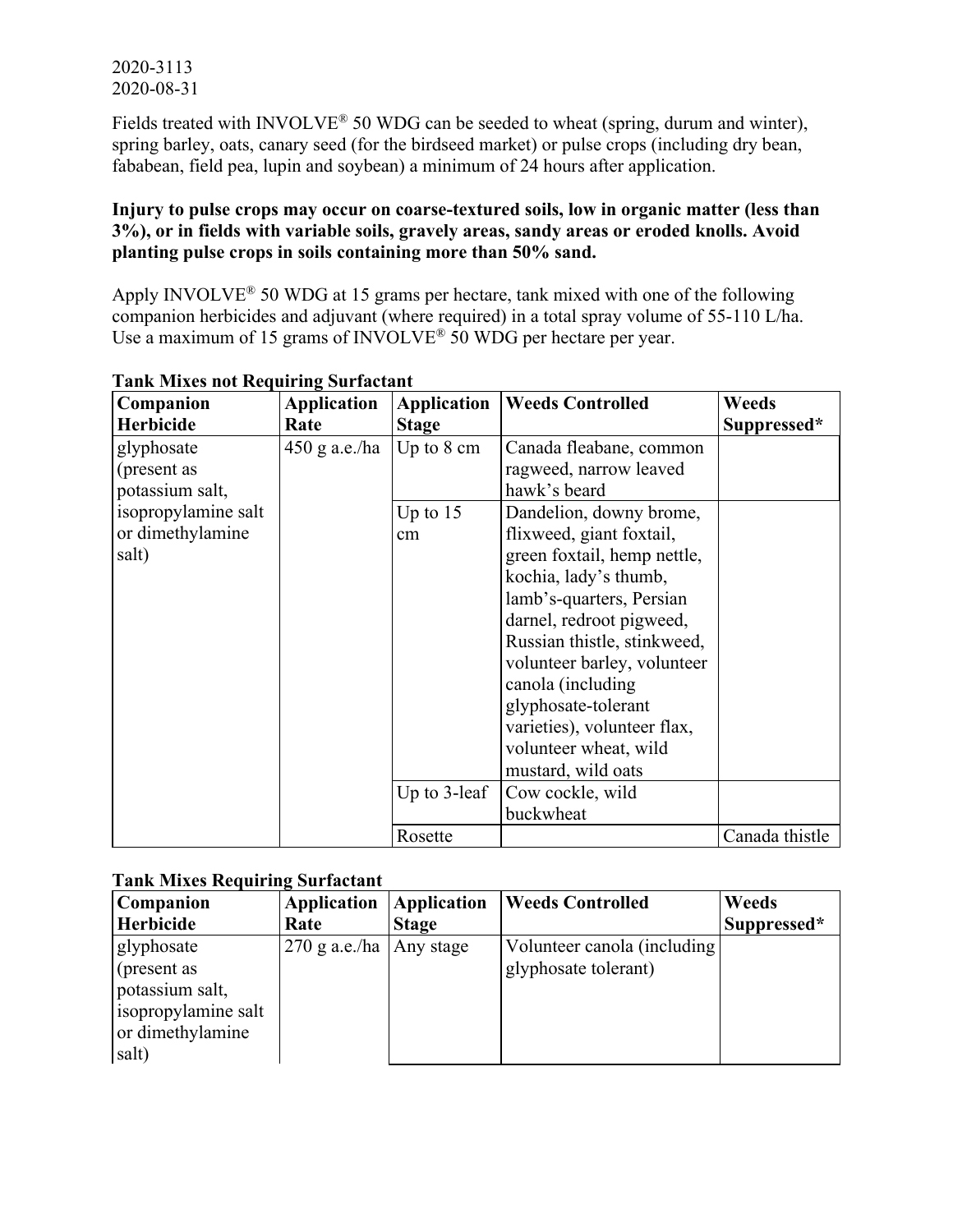|                                                                                                  |               | Seedlings                       |                                                                                                                                                                    | Narrow-                        |
|--------------------------------------------------------------------------------------------------|---------------|---------------------------------|--------------------------------------------------------------------------------------------------------------------------------------------------------------------|--------------------------------|
| plus                                                                                             |               | and rosettes                    |                                                                                                                                                                    | leaved                         |
| Agral <sup>®</sup> 90                                                                            | $0.35\%$ v/v  |                                 |                                                                                                                                                                    | hawk's beard                   |
|                                                                                                  |               | Up to $8 \text{ cm}$            | green foxtail, lady's thumb,<br>stinkweed, volunteer<br>barley, volunteer wheat,<br>wild buckwheat (1-3 leaf),<br>wild mustard, wild oats (1-<br>$3 - \text{leaf}$ |                                |
|                                                                                                  |               |                                 |                                                                                                                                                                    | redroot                        |
|                                                                                                  |               | Up to $10 \text{ cm}$           | kochia, lamb's-quarters                                                                                                                                            | pigweed,<br>Russian thistle    |
| glyphosate<br>(present as<br>potassium salt,<br>isopropylamine salt<br>or dimethylamine<br>salt) | 360 g a.e./ha | Rosettes<br>(non-<br>flowering) | Dandelion (top growth)                                                                                                                                             | Canada thistle<br>(top growth) |
| plus<br>Agral <sup>®</sup> 90                                                                    | $0.35 \%$ v/v |                                 |                                                                                                                                                                    |                                |

\*Weed suppression is a visual reduction in weed competition (reduced population or vigour) as compared to an untreated area. Degree of suppression will vary with size of weed and environmental conditions prior to and following treatment.

Consult the labels of the glyphosate products to be used as tankmix partners with INVOLVE<sup>®</sup> 50 WDG for specific instructions of "Directions for Use" and restrictions.

## **SEASON LONG CONTROL OF BROADLEAF WEEDS IN PASTURE AND RANGELAND**

## **(For use in the Prairie Provinces and interior of British Columbia (including the Peace River Region) and Eastern Canada)**

Apply INVOLVE® 50 WDG at either 15 or 30 grams per hectare with a non-ionic surfactant at  $0.2\%$  v/v (2 L per 1000 L of water) to broadleaf weeds in the early bud to pre-bloom stage using a minimum spray volume of 55 L/hectare.

| WEEDS:                                                                    |                                               |  |  |  |
|---------------------------------------------------------------------------|-----------------------------------------------|--|--|--|
| Rates (grams per hectare)   Season long control                           |                                               |  |  |  |
|                                                                           | Tall buttercup and narrow-leaved hawk's beard |  |  |  |
| 30                                                                        | Dandelion, white cockle, and common tansy     |  |  |  |
| <b>NOTE:</b> Livestock may graze without restriction following treatment. |                                               |  |  |  |

## **MIXING INSTRUCTIONS**

1. Add one-third of the necessary volume of water to the spray tank.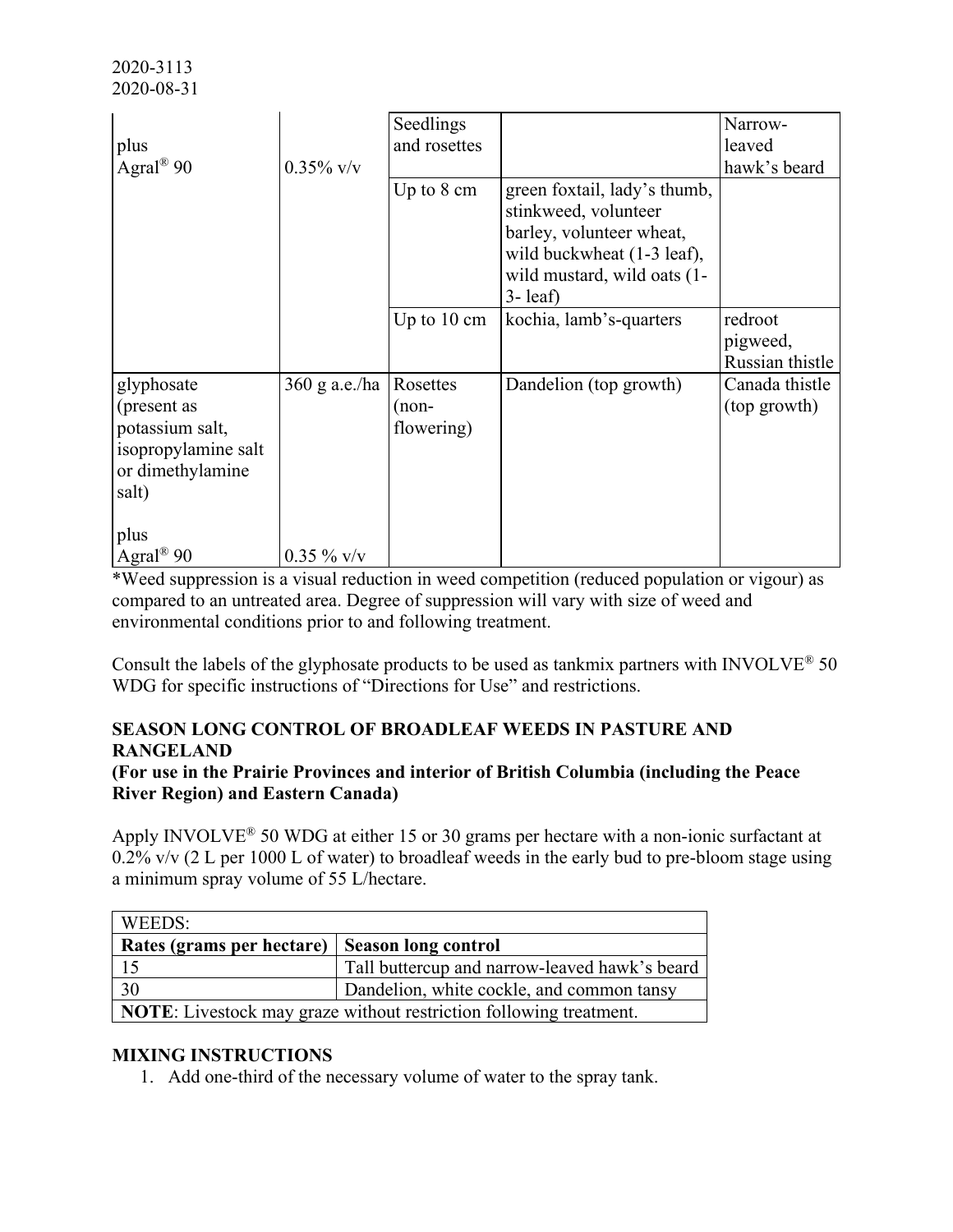- 2. With the agitator running, add the required amount of INVOLVE<sup>®</sup> 50 WDG. Ensure that the herbicide is completely dispersed before adding other components of the tank mix.
- 3. When INVOLVE<sup>®</sup> 50 WDG is in suspension, add the required amount of the appropriate tank mix partners.
- 4. Refer to the section of Specific Tank Mix Instructions for mixing order and other mixing instructions.
- 5. Add the rest of the water. If an antifoam agent is required, add this last.
- 6. Use a minimum spray volume of 55 L/ha.
- 7. For repeat tank loads, reduce the material remaining in the tank to 10% of the original volume or less before proceeding with step 1. If this is not possible, pre-slurry INVOLVE<sup>®</sup> 50 WDG in a small amount (5-10 L) of water before adding to the tank. The 2,4-D Ester component does not need to be premixed. Continuous agitation is required to keep the INVOLVE<sup>®</sup> 50 WDG in suspension.
- 8. If the spray preparation is left standing without agitation, thoroughly agitate to resuspend the mixture before spraying. Use spray preparation of INVOLVE® 50 WDG within 24 hours or product degradation may occur.

## **SPECIAL MIXING INSTRUCTIONS FOR CHEMICAL HANDLERS (INDUCTION DEVICES FOR CLOSED SYSTEM LOADING OF SPRAYERS)**

- 1. Ensure the chemical handler is clean (rinsed with ammonia).
- 2. For best results, add INVOLVE<sup>®</sup> 50 WDG to the top of the tank.
- 3. If a chemical handler is used, make sure that all of the granules of INVOLVE<sup>®</sup> 50 WDG are completely dispersed and injected into the main tank with agitation before adding other chemicals.
- 4. Low water volumes in some chemical handlers can cause the water to become saturated with INVOLVE<sup>®</sup> 50 WDG, leaving un-dispersed granules. In that case, rinse the chemical handler with clean water before adding any other chemical.
- 5. Always disperse the INVOLVE<sup>®</sup> 50 WDG granules with agitation in the main tank before adding a tank mix partner.

NOTE: Follow the clean-out procedure recommended for sprayer tanks for the chemical handler.

# **Specific Tank Mix Instructions:**

INVOLVE<sup>®</sup> 50 WDG + 2,4-D Ester: add 2,4-D Ester last. Do not add a surfactant.

INVOLVE<sup>®</sup> 50 WDG + Assert<sup>®</sup> 300 + 2,4-D Ester: once INVOLVE<sup>®</sup> 50 WDG is completely dispersed, add the required amount of Spray Water pH Adjuster and agitate until dissolved. Add the required amount of Assert® 300 while maintaining agitation. Add 2,4-D Ester last. A surfactant is not required with this mixture.

INVOLVE<sup>®</sup> 50 WDG + 2,4-D Ester + Banvel<sup>®</sup> II or Banvel<sup>®</sup> Dry EG Herbicide: add 2,4D Ester last. A surfactant is not required with this mixture.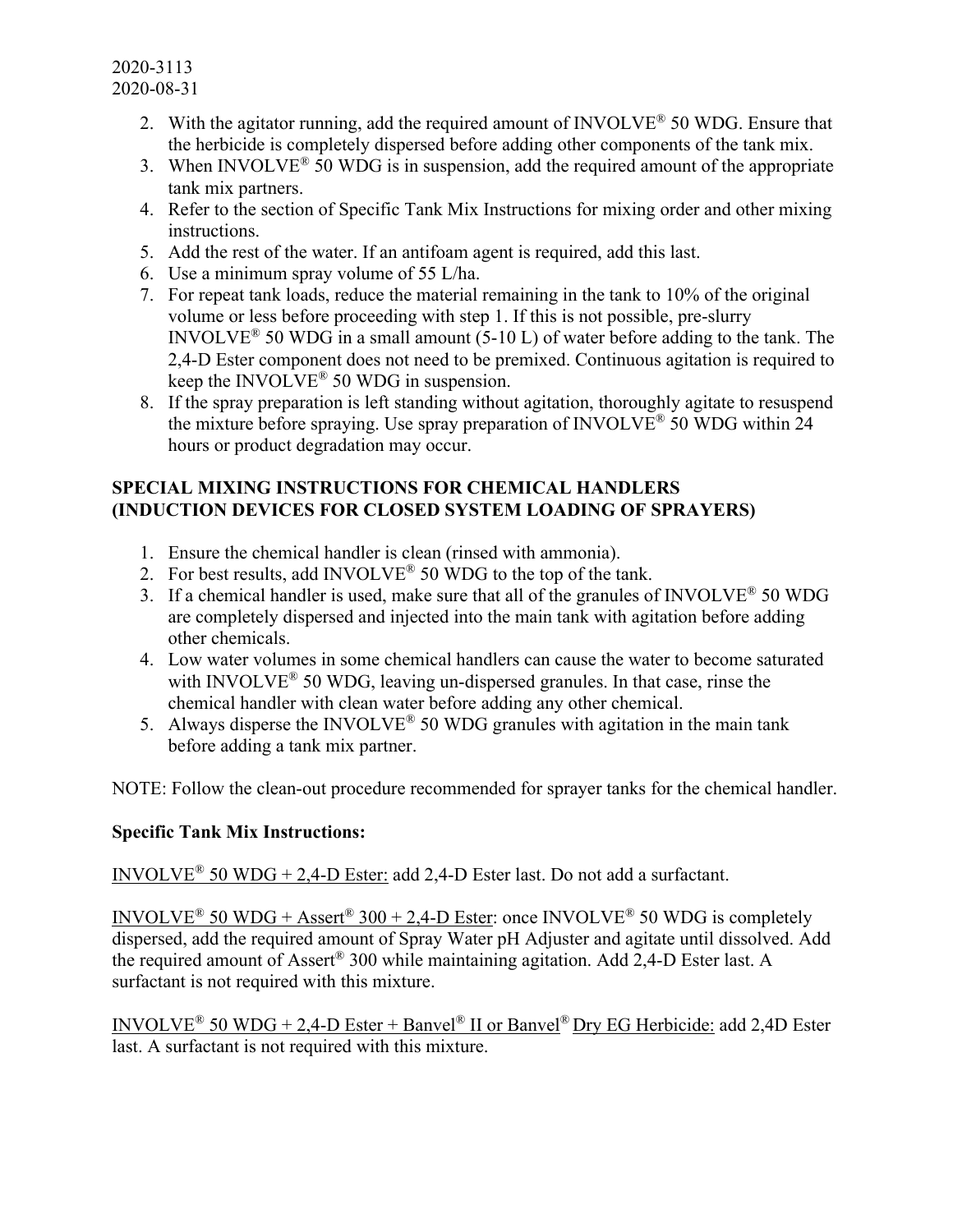INVOLVE<sup>®</sup> 50 WDG + 2,4-D Ester + Puma<sup>®</sup>120 Super: add the required amount of Puma<sup>®</sup>120 Super last. A surfactant is not required with this mixture.

INVOLVE<sup>®</sup> 50 WDG + 2,4-D Ester + Banvel<sup>®</sup> II or Banvel<sup>®</sup> Dry EG Herbicide + Puma<sup>®</sup>120 Super: add the required amount of Puma<sup>®</sup>120 Super last. A surfactant is not required with this mixture.

INVOLVE<sup>®</sup> 50 WDG + 2,4-D Ester + Everest<sup>®</sup> 70 DF OR Everest<sup>®</sup> Solupak<sup>®</sup>: Add the required amount of Everest® 70 DF or Everest Solupak 70 with agitation. When the Everest Solupak water soluble bag is completely dispersed and Everest 70 DF is suspended, 2,4-D Ester LV 700 may be added. Add non-ionic surfactant last.

INVOLVE<sup>®</sup> 50 WDG + Glyphosate (present as potassium salt, isopropylamine salt or dimethylamine salt): once INVOLVE® 50 WDG is completely dispersed, add the required amount of glyphosate (present as potassium salt, isopropylamine salt or dimethylamine salt) while maintaining agitation. Once components are completely mixed, if required, add Agral<sup>®</sup> 90 at 3.5 L per 1000 L of spray solution  $(0.35\% \text{ v/v})$ .

Add the rest of the water. If an antifoam agent is required, add this last. Use a minimum spray volume of 55 L/ha.

For repeat tank loads, reduce the material remaining in the tank to 10% of the original volume or less before proceeding with step 1. If this is not possible, pre-slurry INVOLVE<sup>®</sup> 50 WDG in a small amount (5-10 L) of water before adding to the tank. The 2,4-D Ester component does not need to be premixed. Continuous agitation is required to keep the INVOLVE® 50 WDG in suspension.

If the spray preparation is left standing without agitation, thoroughly agitate to resuspend the tank mixture before spraying. Use spray preparation of INVOLVE® 50 WDG tank mix within 24 hours or product degradation may occur.

## **MINIMUM RECROPPING INTERVAL AND CROP ROTATION GUIDELINES**

For crops other than cereals, allow a minimum interval between application and planting of 2 months. After 2 months, canola, flax, lentils, and alfalfa can be seeded. Any crop can be seeded in the year following application.

## **EQUIPMENT-SPRAY VOLUMES**

Apply the spray mixture uniformly with properly calibrated ground equipment only. Ensure thorough coverage and a uniform spray pattern. Flat fan nozzles are recommended (minimum 55 litres spray volume per hectare). Use 50 mesh filter screens or larger (metal or nylon).

Apply uniformly and avoid overlapping. Shut off spray boom while starting, turning, slowing or stopping to prevent crop injury from over application.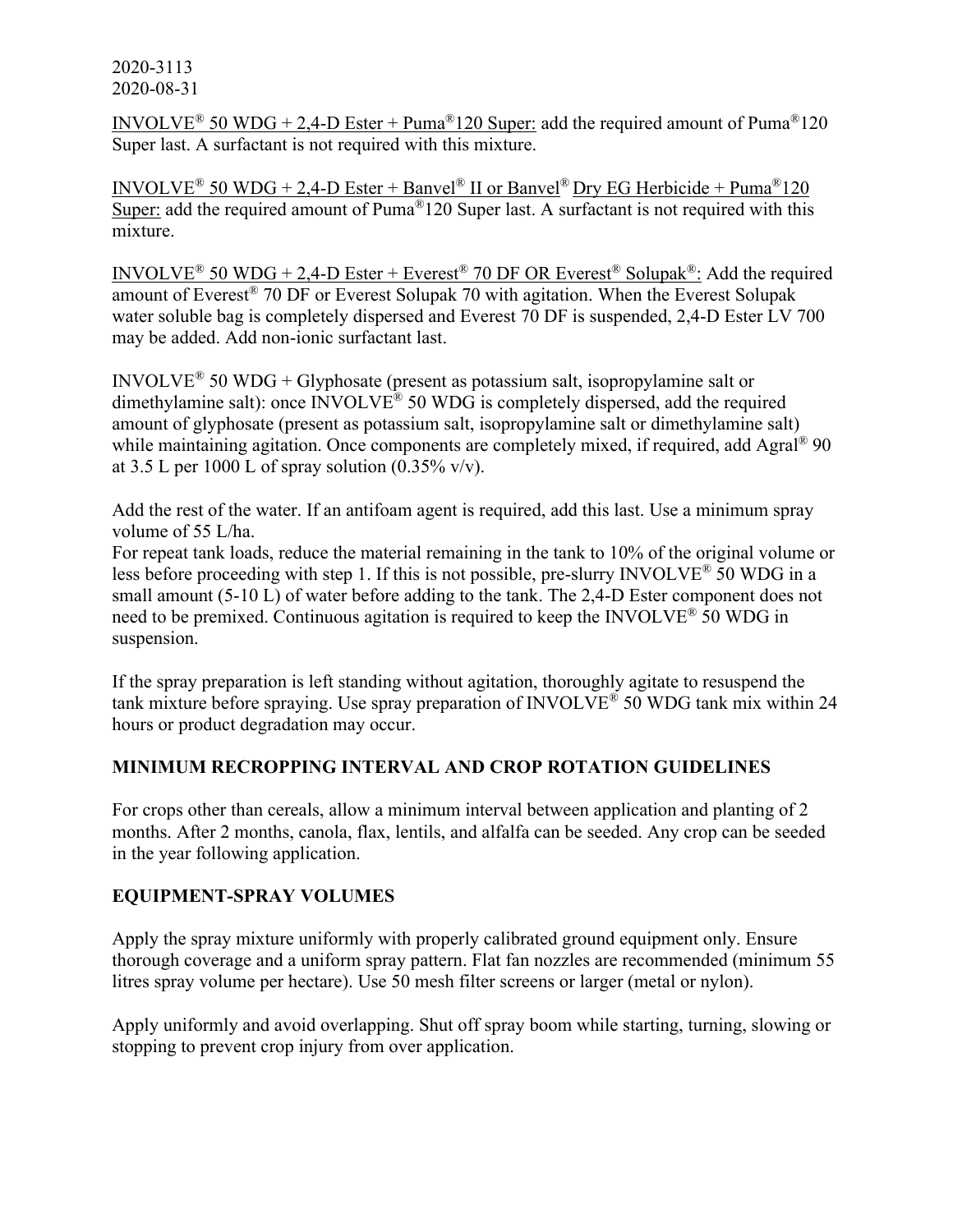Reduce drift with high water volume, low pressure, coarse sprays and drop nozzles. Do not apply with more than 275 kPa spray pressure.

DO NOT apply using aerial application equipment.

## **SPRAYER CLEANUP**

To avoid subsequent injury to crops other than wheat, spring barley or oats, immediately after spraying and prior to spraying other crops, thoroughly remove all traces of INVOLVE<sup>®</sup> 50 WDG from mixing and spray equipment as follows:

- 1. Drain tank and flush tank, boom and hoses with clean water. If boom is equipped with multiple nozzle bodies, be sure to rotate through all nozzles to ensure clean water reaches all parts of these assemblies.
- 2. Visually inspect tank to ensure removal of all visible herbicide residues. If necessary, repeat Step 1.
- 3. Fill the tank with clean water, and then add 1 litre household ammonia (containing minimum of 3% ammonia) or equivalent amount of a sprayer tank cleaner containing ammonia, per 100 liters of water. Ammonia will not neutralize the herbicide, but helps dissolve dried – on herbicide deposits. Use of a wetting agent in the cleaning process will assist in removing oily residues.
- 4. Flush solution through boom and hoses, and then add more water to completely fill tank. Allow to sit for 15 minutes with agitation.
- 5. Drain the tank.
- 6. Remove the nozzles and screens and clean separately in a bucket containing cleaning agent and water.
- 7. Thoroughly rinse the tank with clean water for a minimum of 5 minutes, flushing water through the hoses and boom.
- 8. Dispose of tank rinsate according to provincial directions.

**CAUTION:** Do not use ammonia with chlorine bleach. Using ammonia with chlorine bleach will release a gas with a musty chlorine odour that can cause eye, nose, throat, and lung irritation. Do not clean equipment in an enclosed area.

## **RESISTANCE-MANAGEMENT RECOMMENDATIONS**:

For resistance management, INVOLVE<sup>®</sup> 50 WDG is a Group 2 herbicide. Any weed population may contain or develop plants naturally resistant to INVOLVE® 50 WDG and other Group 2 herbicides. The resistant biotypes may dominate the weed population if these herbicides are used repeatedly in the same field. Other resistance mechanisms that are not linked to site of action, but specific for individual chemicals, such as enhanced metabolism, may also exist. Appropriate resistance-management strategies should be followed.

To delay herbicide resistance:

• Where possible, rotate the use of INVOLVE<sup>®</sup> 50 WDG or other Group 2 herbicides within a growing season (sequence) or among growing seasons different herbicide groups that control the same weeds in a field.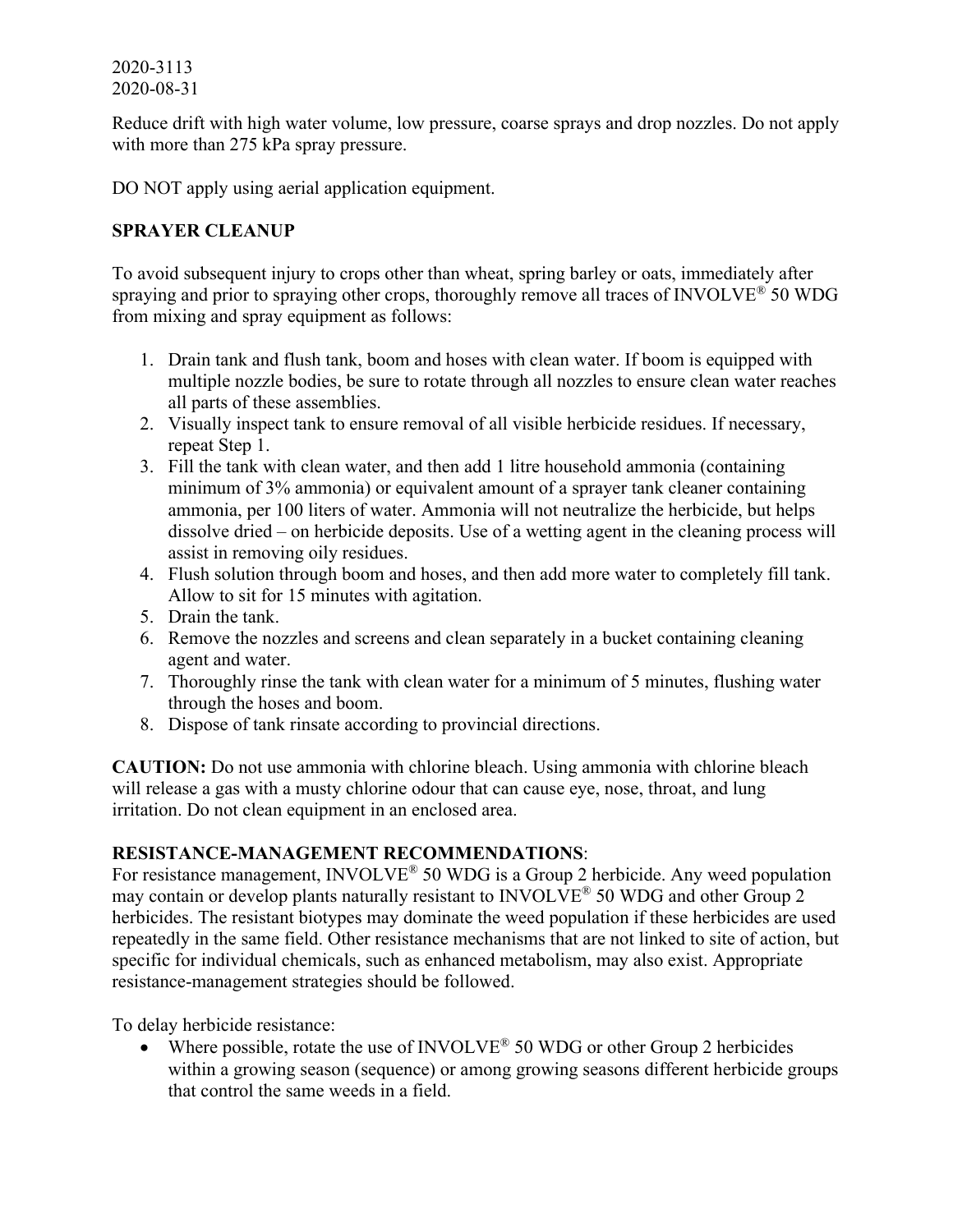- Use tank mixtures with herbicides from a different group when such use is permitted. To delay resistance, the less resistance-prone partner should control the target weed(s) as effectively as the more resistance-prone partner.
- Herbicide use should be based on an integrated weed management program that includes scouting, historical information related to herbicide use and crop rotation, and considers tillage (or other mechanical control methods), cultural (for example, higher crop seeding rates; precision fertilizer application method and timing to favour the crop and not the weeds), biological (weed-competitive crops or varieties) and other management practices.
- Monitor weed populations after herbicide application for signs of resistance development (for example, only one weed species on the herbicide label not controlled). If resistance is suspected, prevent weed seed production in the affected area if possible by an alternative herbicide from a different group. Prevent movement of resistant weed seeds to other fields by cleaning harvesting and tillage equipment and planting clean seed.
- Have suspected resistant weed seeds tested by a qualified laboratory to confirm resistance and identify alternative herbicide options.
- Contact your local extension specialist or certified crop advisors for any additional pesticide resistance-management and/or integrated weed-management recommendations for specific crops and weed biotypes.

For further information or to report suspected resistance, contact ADAMA Agricultural Solutions Canada Ltd. at 1-855-264-6262 or at [www.adama.com/canada.](http://www.adama.com/canada)

## **USE PRECAUTIONS:**

Preharvest Interval (PHI): Allow at least 30 days between application and harvest.

Do not apply to irrigated land where tail water will be used to irrigate other cropland.

Do not contaminate irrigation water.

If rain occurs soon after application, control may be reduced. At least 4-6 hours of dry weather is needed to allow the tank mixture to be absorbed by weed foliage. Environmental conditions that slow the drying of the spray mixture on the foliage such as high relative humidity, cool air temperatures or cloud cover, may increase the time required.

Use a maximum of 15 grams of INVOLVE<sup>®</sup> 50 WDG per hectare per year on annual crops.

Do not remove soil from treated fields for use on lawns, in gardens or for backfill.

## OVERSPRAY OR DRIFT TO IMPORTANT WILDLIFE HABITATS SUCH AS SHELTERBELTS, WETLANDS, SLOUGHS OR DRY SLOUGH BORDERS, OR WOODLOTS, SHOULD BE AVOIDED.

Observe buffer zones specified under DIRECTIONS FOR USE.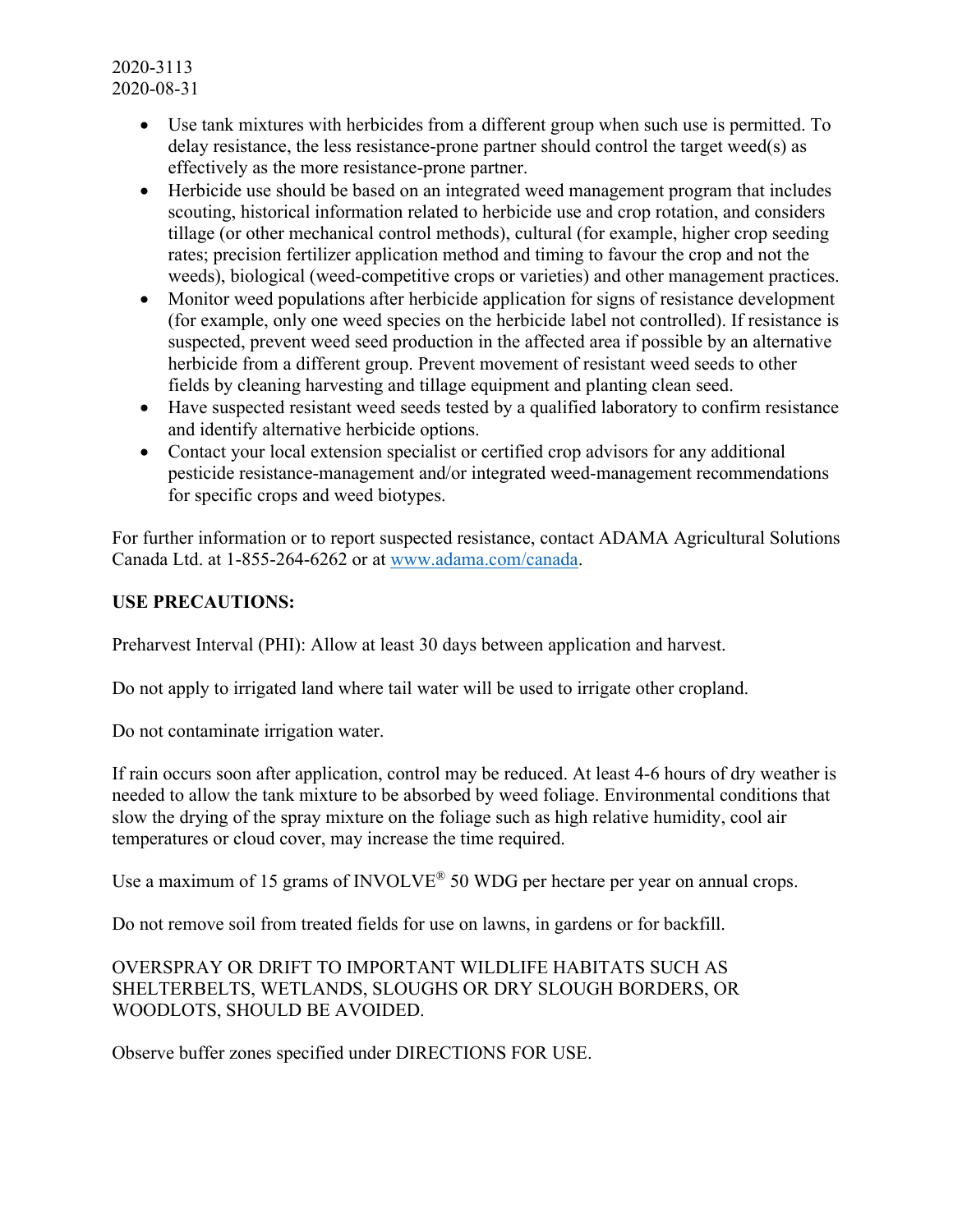Apply only when the potential for drift to areas of human habitation or areas of human activity such as houses, cottages, schools and recreational areas is minimal. Take into consideration wind speed, wind direction, temperature inversions, application equipment and sprayer settings.

Control of weeds growing in wheel tracks may be reduced if INVOLVE® 50 WDG is applied under dry, dusty conditions.

# **STORAGE AND DISPOSAL:**

### STORAGE:

Store products in original containers in a secure, dry area away from fertilizer, seeds, food or feed.

Not for use or storage in or around the home. Keep container tightly closed.

### DISPOSAL:

### For recyclable containers:

Do not reuse this container for any purpose. This is a recyclable container and is to be disposed of at a container collection site. Contact your local distributor/ dealer or municipality for the location of the nearest collection site. Before taking the container to the collection site:

- 1. Triple- or pressure-rinse the empty container. Add the rinsings to the spray mixture in the tank.
- 2. Make the empty, rinsed container unsuitable for further use.

If there is no container collection site in your area, dispose of the container in accordance with provincial requirements.

### For refillable containers:

For disposal, this container may be returned to the point of purchase (distributor/dealer). It must be refilled by the distributor/dealer with the same product. Do not reuse this container for any other purpose.

For returnable containers:

Do not reuse this container for any other purpose. For disposal, this empty container may be returned to the point of purchase (distributor/dealer).

### For all package types:

For information on disposal of unused, unwanted product, contact the manufacturer or the provincial regulatory agency. Contact the manufacturer and the provincial regulatory agency in case of a spill, and for clean up of spills.

## **NOTICE TO USER**:

This pest control product is to be used only in accordance with the directions on the label. It is an offence under the *Pest Control Products Act* to use this product in a way that is inconsistent with the directions on the label.

#### ®

INVOLVE is a registered trademark of an ADAMA Group Company.